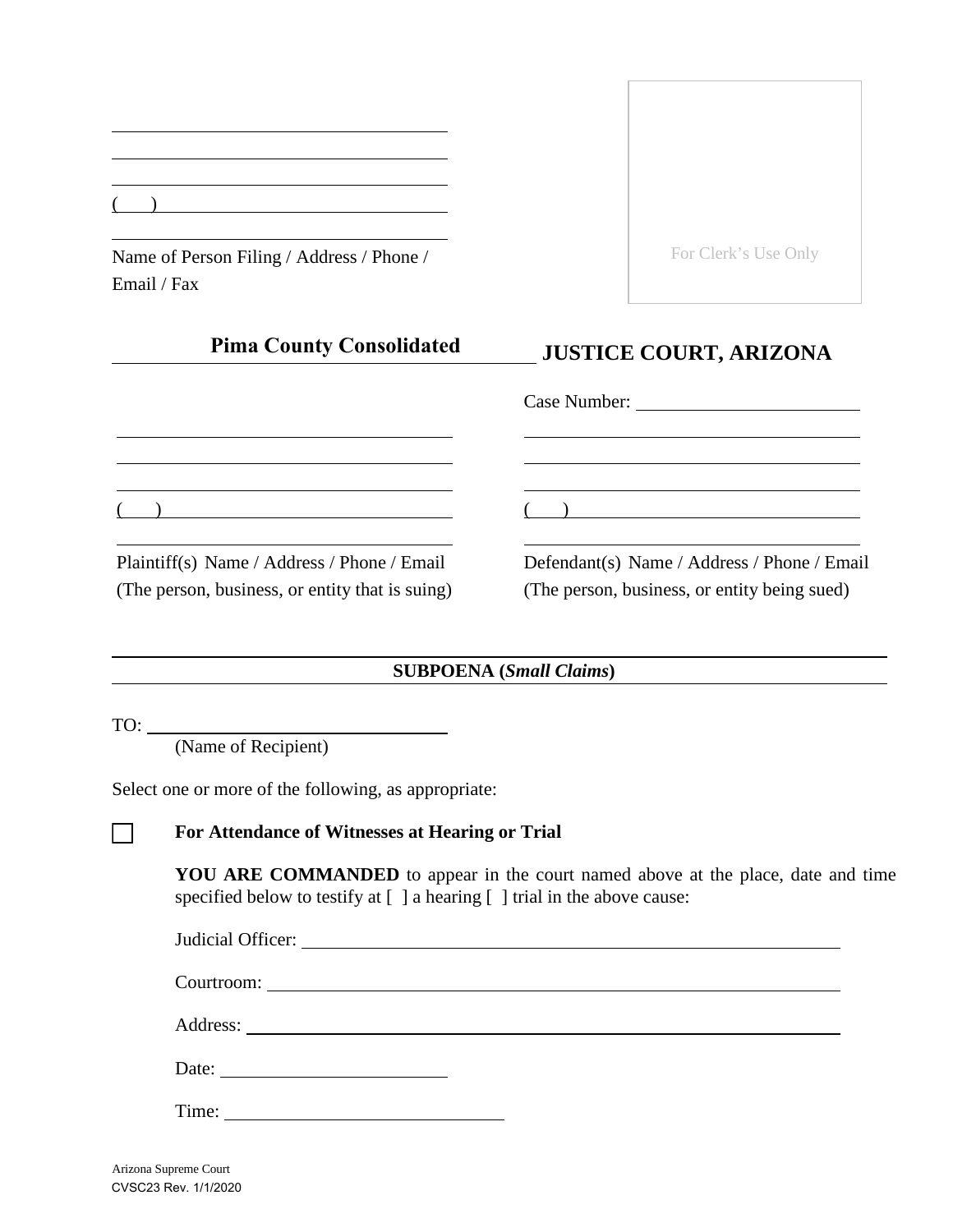Case Number:

#### [ ] **For Taking of Depositions**

**YOU ARE COMMANDED** to appear at the place, date and time specified below to testify at the taking of a deposition in the above cause:

Place of Deposition:

Address:

Date:

Method of Recording:

#### [ ] **For Production of Documentary Evidence or Inspection of Premises**

**YOU ARE COMMANDED** to produce and permit inspection, copying, testing, or sampling of the following designated documents, electronically stored information or tangible things, or to permit the inspection of premises:

[designation of documents, electronically stored information or tangible things, or the location of the premises to be inspected]

at the place, date, and time specified below:

Place of Production or Inspection:

Address: and the same state of the state of the state of the state of the state of the state of the state of the state of the state of the state of the state of the state of the state of the state of the state of the state

Date:

Time: The state of  $\overline{a}$  and  $\overline{b}$  and  $\overline{a}$  and  $\overline{a}$  and  $\overline{a}$  and  $\overline{a}$  and  $\overline{a}$  and  $\overline{a}$  and  $\overline{a}$  and  $\overline{a}$  and  $\overline{a}$  and  $\overline{a}$  and  $\overline{a}$  and  $\overline{a}$  and  $\overline{a}$  and  $\overline{a}$ 

# **YOUR DUTIES IN RESPONDING TO THIS SUBPOENA**

*Attendance at a Trial.* If this subpoena commands you to appear at a trial, you must appear at the place, date and time designated in the subpoena unless you file a timely motion with the court and the court quashes or modifies the subpoena. *See* Rule 45(b)(5) and Rule 45(e)(2) of the Arizona Rules of Civil Procedure. *See* also "Your Right To Object To This Subpoena" section below. Unless a court orders otherwise, you are required to travel to any part of the state to attend and give testimony at a trial. *See* Rule 45(b)(3)(A) of the Arizona Rules of Civil Procedure.

*Attendance at a Hearing or Deposition.* If this subpoena commands you to appear at a hearing or deposition, you must appear at the place, date and time designated in this subpoena unless either: (1) you file a timely motion with the court and the court quashes or modifies the subpoena; or (2) you are not a party or a party's officer and this subpoena commands you to travel to a place other than: (a) the county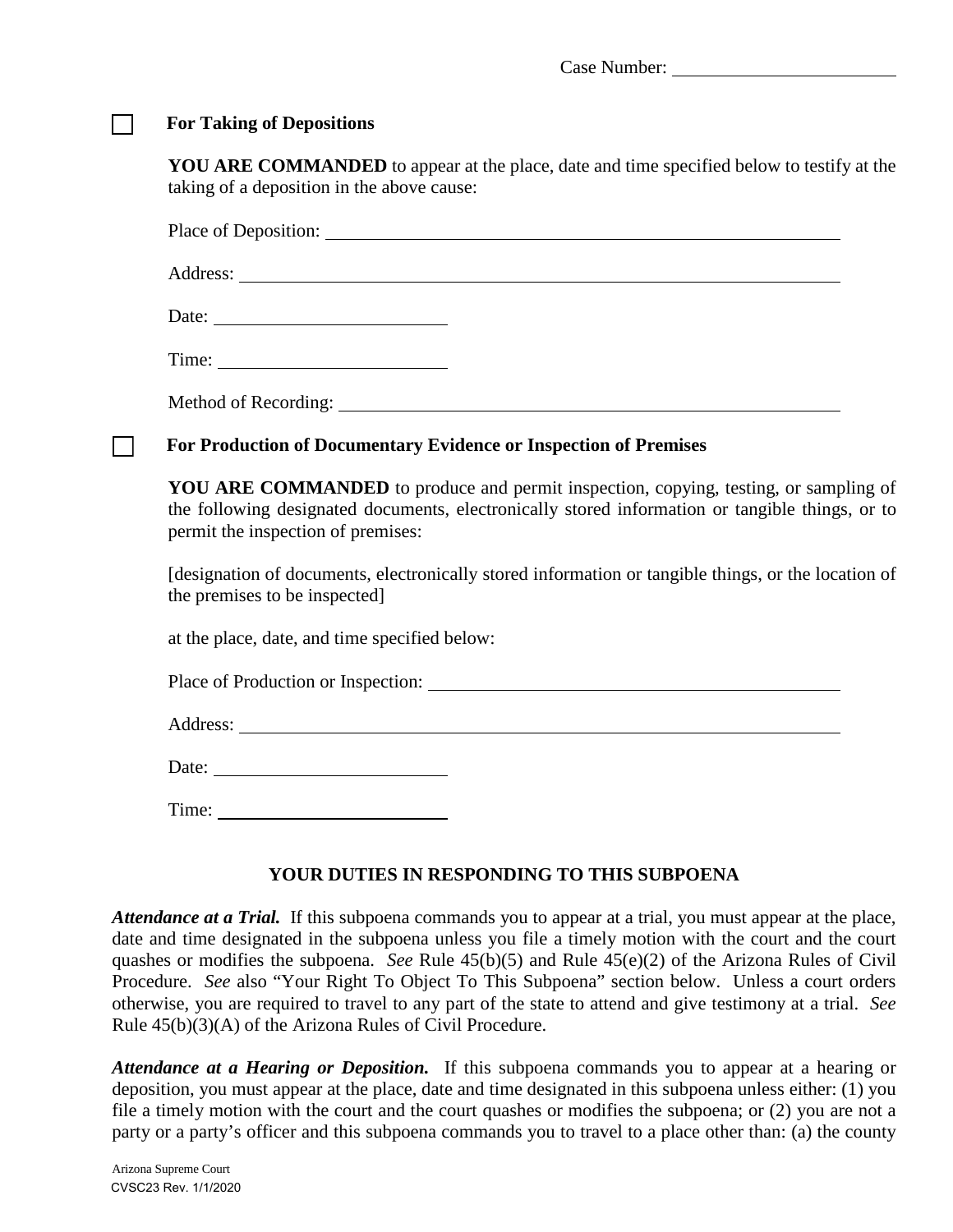Case Number:

in which you reside or you transact business in person; or (b) the county in which you were served with the subpoena or within forty (40) miles from the place of service; or (c) such other convenient place fixed by a court order. *See* Rule 45(b)(3)(B) and Rule 45(e)(2)(A)(ii) of the Arizona Rules of Civil Procedure. *See* also "Your Right To Object To This Subpoena" section below.

*Production of Documentary Evidence or Inspection of Premises.* If this subpoena commands you to produce and permit inspection, copying, testing or sampling of designated documents, electronically stored information, or tangible things, you must make the items available at the place, date and time designated in this subpoena, and in the case of electronically stored information, in the form or forms requested, unless you provide a good faith written objection to the party or attorney who served the subpoena. *See* Rule 45(c)(5) of the Arizona Rules of Civil Procedure. *See* also "Your Right To Object To This Subpoena" section below. Similarly, if this subpoena commands you to make certain premises available for inspection, you must make the designated premises available for inspection on the date and time designated in this subpoena unless you provide a good faith written objection to the party or attorney who served the subpoena. *See* Rule 45(c)(5) of the Arizona Rules of Civil Procedure. *See* also "Your Right To Object To This Subpoena" section below.

You should note that a command to produce certain designated materials, or to permit the inspection of premises, *may* be combined with a command to appear at a trial, hearing or deposition. *See* Rule 45(b)(2) of the Arizona Rules of Civil Procedure. You do not, however, need to appear in person at the place of production or inspection unless the subpoena *also* states that you must appear for and give testimony at a hearing, trial or deposition. *See* Rule 45(c)(3) of the Arizona Rules of Civil Procedure.

If the subpoena commands you to produce documents, you have the duty to produce the designated documents as they are kept by you in the usual course of business, or you may organize the documents and label them to correspond with the categories set forth in the subpoena. *See* Rule 45(c)(4) of the Arizona Rules of Civil Procedure.

# **YOUR RIGHT TO OBJECT TO THIS SUBPOENA**

*Generally.* If you have concerns or questions about this subpoena, you should first contact the party or attorney who served the subpoena. The party or attorney serving the subpoena has a duty to take reasonable steps to avoid imposing an undue burden or expense on you. The justice court enforces this duty and may impose sanctions upon the party or attorney serving the subpoena if this duty is breached. *See* Rule 45(e)(1) of the Arizona Rules of Civil Procedure.

*Procedure for Objecting to a Subpoena for Attendance at a Hearing, Trial or Deposition.* If you wish to object to a subpoena commanding your appearance at a hearing, trial or deposition, you must file a motion to quash or modify the subpoena with the court to obtain a court order excusing you from complying with this subpoena. *See* Rules 45(b)(5) and 45(e)(2) of the Arizona Rules of Civil Procedure. The motion must be filed in the Justice Court precinct in which the case is pending or from which the subpoena was issued. *See* Rule 45(e)(2)(A) and (B) of the Arizona Rules of Civil Procedure. The motion must be filed before the time specified for compliance or within 14 days after the subpoena is served, whichever is earlier. *See* Rule 45(e)(2)(D) of the Arizona Rules of Civil Procedure. You must send a copy of any motion to quash or modify the subpoena to the party or attorney who served the subpoena. *See* Rules 45(e)(2)(E) of the Arizona Rules of Civil Procedure.

The court *must* quash or modify a subpoena: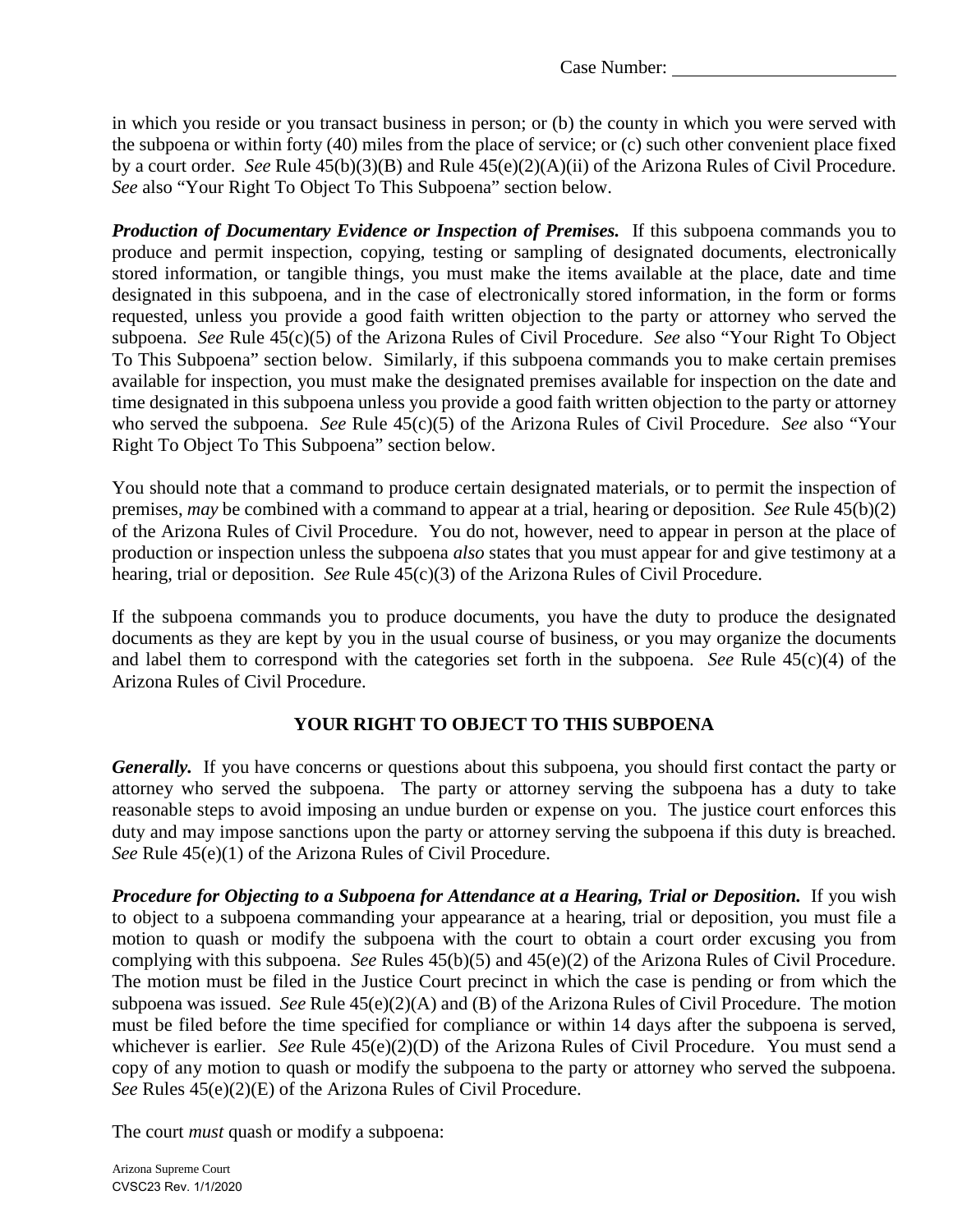(1) if the subpoena does not provide a reasonable time for compliance;

(2) unless the subpoena commands your attendance at a trial, if you are not a party or a party's officer and if the subpoena commands you to travel to a place other than: (a) the county in which you reside or transact business in person; (b) the county in which you were served with a subpoena, or within forty (40) miles from the place of service; or (c) such other convenient place fixed by a court order; or

(3) if the subpoena requires disclosure of privileged or other protected matter, if no exception or waiver applies; or

(4) if the subpoena subjects you to undue burden.

*See* Rule 45(e)(2)(A) of the Arizona Rules of Civil Procedure.

The court *may* quash or modify a subpoena:

(1) if the subpoena requires you to disclose a trade secret or other confidential research, development or commercial information;

(2) if you are an unretained expert and the subpoena requires you to disclose your opinion or information resulting from your study that you have not been requested by any party to give on matters that are specific to the dispute;

(3) if you are not a party or a party's officer and the subpoena would require you to incur substantial travel expense; or

(4) if the court determines that justice requires the subpoena to be quashed or modified.

*See* Rule 45(e)(2)(B) of the Arizona Rules of Civil Procedure.

In these last four circumstances, a court may, instead of quashing or modifying a subpoena, order your appearance or order the production of material under specified conditions if: (1) the serving party or attorney shows a substantial need for the testimony or material that cannot be otherwise met without undue hardship; and (2) if your travel expenses or the expenses resulting from the production are at issue, the court ensures that you will be reasonably compensated. *See* Rule 45(e)(2)(C) of the Arizona Rules of Civil Procedure.

*Procedure for Objecting to Subpoena For Production of Documentary Evidence.* If you wish to object to a subpoena commanding you to produce documents, electronically stored information or tangible items, or to permit the inspection of premises, you may send a good faith written objection to the party or attorney serving the subpoena that objects to: (1) producing, inspecting, copying, testing or sampling any or all of the materials designated in the subpoena; (2) inspecting the premises; or (3) producing electronically stored information in the form or forms requested. You must send your written objection to the party or attorney who served the subpoena before the time specified for compliance or within 14